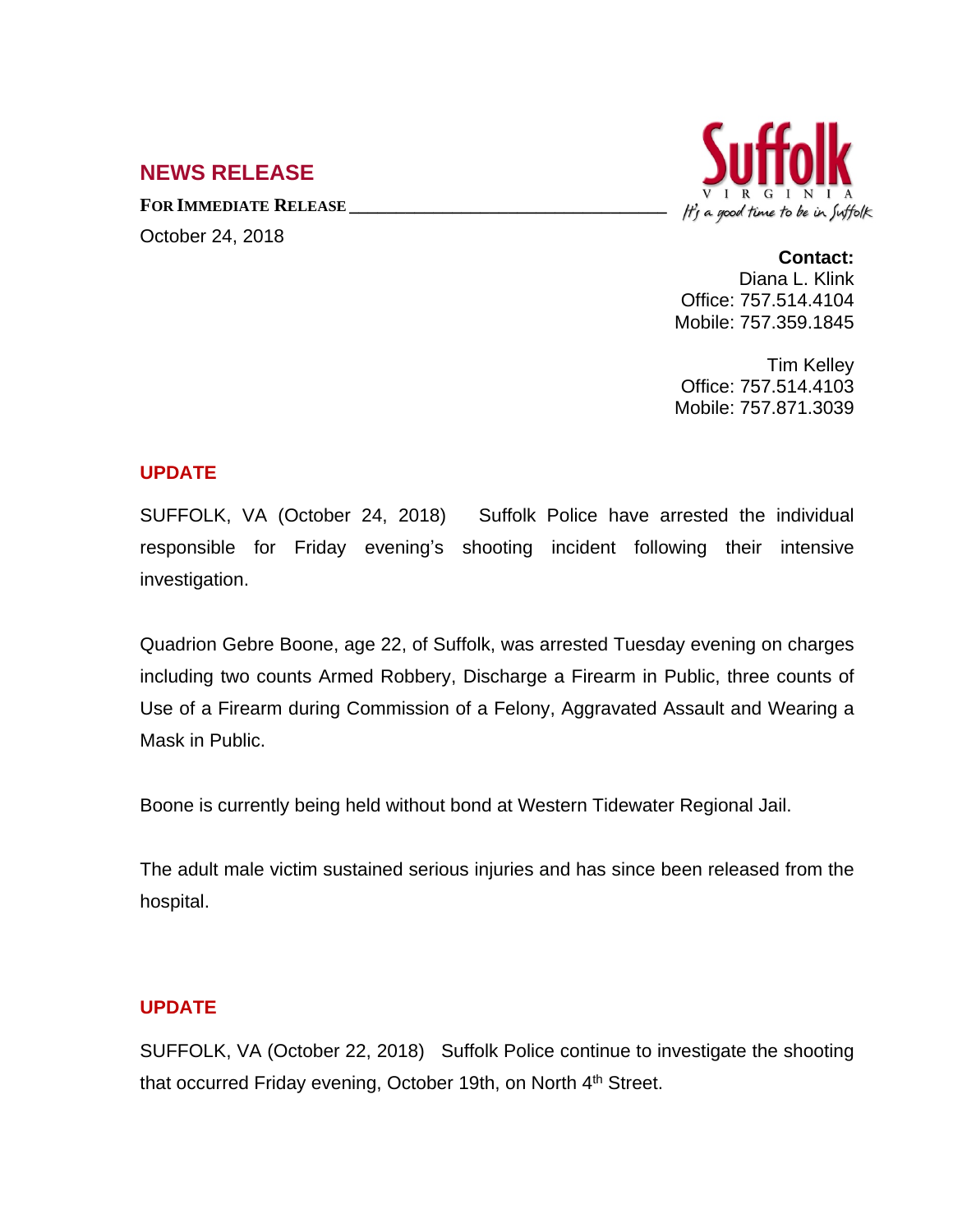The two suspects who were taken into custody were questioned and released. Suffolk Police are still working to identify the driver of the vehicle which Officers pursued. The incident remains under investigation and no further information is available for release at this time.

Anyone with information is asked to contact Suffolk Police or Suffolk Crime Line. To submit online, go to www.p3tips.com, visit the Suffolk Police Department website (www.suffolkva.us/spd) and look for the Suffolk Crime Line link, or go to the Suffolk Police Department Facebook page at www.facebook.com/suffolkpolicedepartment. You can also call 888-LOCK-U-UP, 1-888-562-5887, Option 5. Once a person submits a tip, they will be given a TIP ID and password. With this information they can login at p3tips.com and submit follow-up information, engage in two-way dialogue, be informed of the outcome of the tip, and access any pertinent reward information.

# **SUFFOLK POLICE INVESTIGATING SHOOTING**

SUFFOLK, VA (October 19, 2018) Suffolk Police are currently investigating a shooting that occurred this evening, Friday, October 19th, on North 4<sup>th</sup> Street.

Emergency Communications was contacted at approximately 8:52pm. Upon arrival, officers found one male victim suffering from a non-life threatening gunshot wound to the lower leg. The subject received emergency medical assessment and treatment by Suffolk Fire & Rescue personnel before being transported to a local hospital for further treatment.

Officers observed a vehicle recklessly leaving the scene, and a pursuit ensued which ended when the vehicle crashed on Nansemond Parkway just inside Chesapeake city limits. Two Subjects are in custody and one is still believed to be at large. The Suffolk Detective Bureau and Chesapeake K9 are on scene investigating.